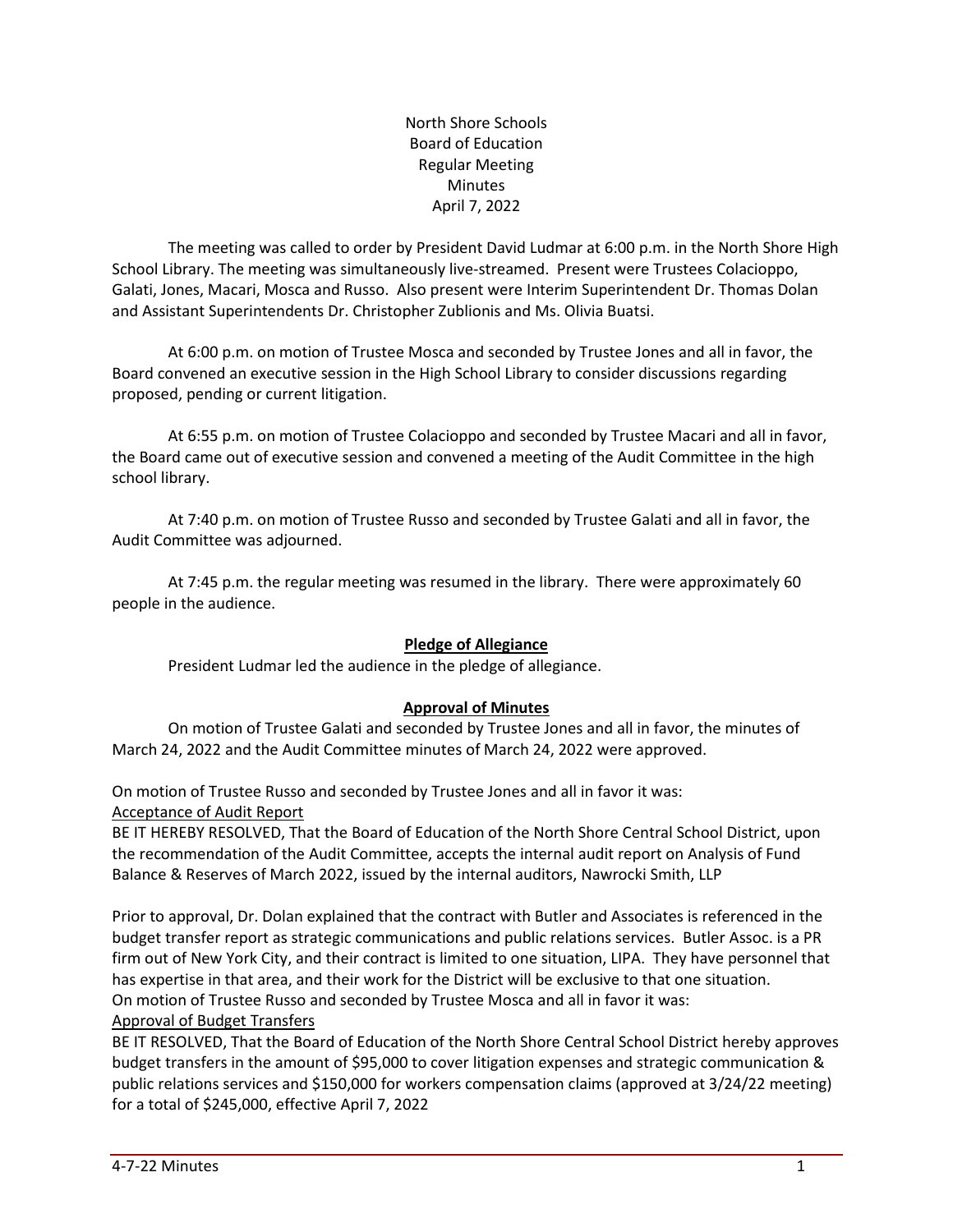Prior to approval Trustee Jones asked if the contingency budget is calculated separately. Ms. Buatsi explained that the contingency budget is calculated separately and is on the 7-day notice. On motion of Trustee Colacioppo and seconded by Trustee Jones and all in favor it was:

Resolution Approving the Property Tax Report Card

BE IT RESOLVED, That the Board of Education of the North Shore Central School District hereby approves the real property tax report card prepared by the District's business office for the 2022 Annual District Meeting; and

BE IT FURTHER RESOLVED, That a copy of said report card shall be submitted to the State Education Department by the end of the next business day following this approval.

### **Report From The SGO**

SGO Co-Presidents Katie Ditrano and Noah Glickman reported on events and activities at the high school.

Katie reported that the SGO has decided their event will be an outdoor movie night which is being planned for the end of May. The grade with the highest attendance will be awarded points for sports night. Noah reported that spring sports have begun and are already successful. He congratulated the Mock Trial Team who finished top 4 in Nassau County. He reported that the senior fashion show is this Saturday and encouraged all to attend. He reported that the Culture Club has been selling bracelets to support Central American Artists. He reported that students are beginning to prep for AP and IB exams which will begin at the end of the month. Katie reported that the IB science students are preparing for their trip to Costa Rica which is happening over the spring break. She said this is a cultural and educational experience for which she is grateful. She thanked the Board and administration for offering these amazing opportunities to students and wished safe travels to all those traveling.

### **Update on the Search for a New Superintendent**

President Ludmar explained that this will be his final report on the status of the superintendent search as it has come to its completion. He explained that one of the most important roles of a school board is to hire the superintendent as their CEO (chief educational officer). President Ludmar explained that together with the consultant School Leadership, and through many meetings with stakeholders, they developed a profile to assist in recruiting candidates. President Ludmar read through the profile which included: a skilled communicator who will be highly visible in the schools and in the community, a leader with successful teaching experience and, preferably, proven success as a building administrator and superintendent, knowledgeable about school budgeting and finances, a student-centered leader who will advocate for the success of all learners and continue the district's strong commitment to the whole child, a leader able to cultivate a positive school and district climate. President Ludmar explained that there was a large, diverse applicant pool which included sitting superintendents, central office leaders, principals, and other highly qualified educators. He went on to say it was gratifying to see that many wanted to join North Shore. President Ludmar then announced that the new superintendent of the North Shore Schools will be Dr. Chris Zublionis. He then read a statement about Dr. Zublionis. He gave a brief overview of his experience starting with almost 10 years in the classroom as a Social Studies teacher, 3 years as North Shore's Director of Social Studies, 7 years as Principal of Sea Cliff Elementary School and 3 years leading the instructional and curriculum side of our schools, applying his deep understanding of teaching and learning to the full K-12 experience. He went on to say that some Districts may have forgone the full search when they had someone of the caliber of Dr. Zublionis already on their team, but it was important to this Board to treat Dr. Zublionis, and the entire search, with fidelity to find the absolute best person to lead us. It was clear after going through the search that they found the person right here. President Ludmar noted Dr. Zublionis' proven dedication to North Shore,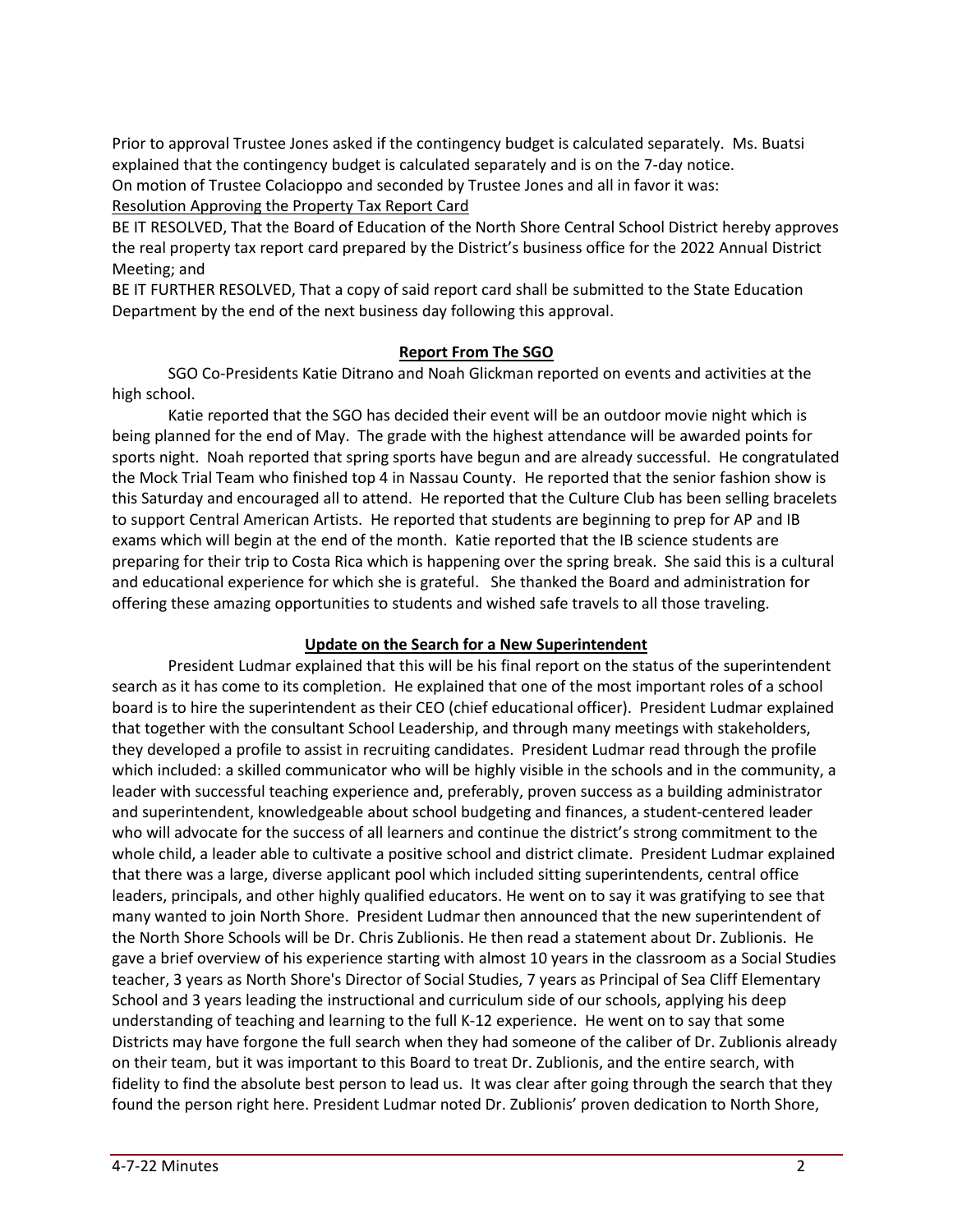being a part of the staff since 2009, and said he understands our community and our schools, has the respect of our faculty and staff, parents and students. In addition, he impressed them with his vision, his ability to listen and communicate, and his understanding of the challenges being faced as a District. President Ludmar recognized Dr. Zublionis' family who were present at the meeting. He also recognized Dr. Dolan and thanked him for his strong leadership this year and acknowledged he will be with us through June 30. Finally, President Ludmar thanked his fellow Trustees for their hard work, and for the degree of collegiality shown during the entire process. He said he was proud and honored to work with them. He then asked Trustees for any thoughts they would like to share.

Trustees each shared thoughts on the selection of Dr. Zublionis as the new superintendent. It was noted that finding a new superintendent is a critically important role of the Board. They said Dr. Zublionis was not only the right person for the role but is one of the reasons that North Shore is so special. They remarked on his dedication, care for and love of the district, keeping the students at the heart of what he does, and being receptive to new ideas. They all expressed how fortunate they feel to have him lead the District forward.

On motion of President Ludmar and seconded by Trustee Russo and all in favor, the following resolution was added to the agenda and approved unanimously:

Approval of Resolution Regarding Superintendent of Schools

RESOLVED, that pursuant to the Education Law of the State of New York, the Board of Education herewith appoints Dr. Christopher Zublionis as Superintendent of Schools for a three-year term beginning July 1, 2022 and ending June 30, 2025; and

BE IT FURTHER RESOLVED, that the President of the Board of Education is herewith authorized to execute on behalf of the Board of Education an employment agreement between the Board of Education and Dr. Christopher Zublionis that includes compensation, benefits and other terms and conditions of employment, which agreement was previously reviewed by the members of the Board of Education

The Madrigals presented two selections in celebration of the appointment of Dr. Zublionis.

Dr. Zublionis read a statement thanking the Board for the opportunity to discover his dreams by becoming the superintendent of the North Shore School District. He expressed his love of the district and his care for the people that make up the District. He said he is humbled by the opportunity and will work hard every day to earn it. He said he feels the mission in the work ahead is to continue to protect and improve the experience of our students, to empower, appreciate and equip our faculty and employees so they can be at their best to serve our students, to partner with community members to connect them to this mission so we can serve them well, so we are mindful of the resources that the community contributes to make this mission possible. He went on to say that this can only be accomplished if we do this together. He remarked that there is no greater reward than to know our students and families well and that is characteristic of our faculty and administration. He feels confident in what can be done as a District. He realizes that the District is facing challenges and this is why he wants to be here and face this head on. He believes it will make us stronger. He said as a parent of 4 in public school, as a coach and community organizer, a parent of children who play musical instruments, the son of a military officer and attendee of Woodstock, someone who grew up poor and struggled in school, and whose life was turn around by an AP European History teacher, and found academic success due to great teachers, and is surrounded by a diverse group of friends, many who work in the financial industry, he promised to look at everything through the complexity of lenses that make up the school community. He said he believes the diversity of views is a strength that can be harnessed. He went on to say that with every conversation and email he believes there is knowledge to be gained and lessons to be learned. He remarked that the consistent open dialogue and direct feedback that goes on in this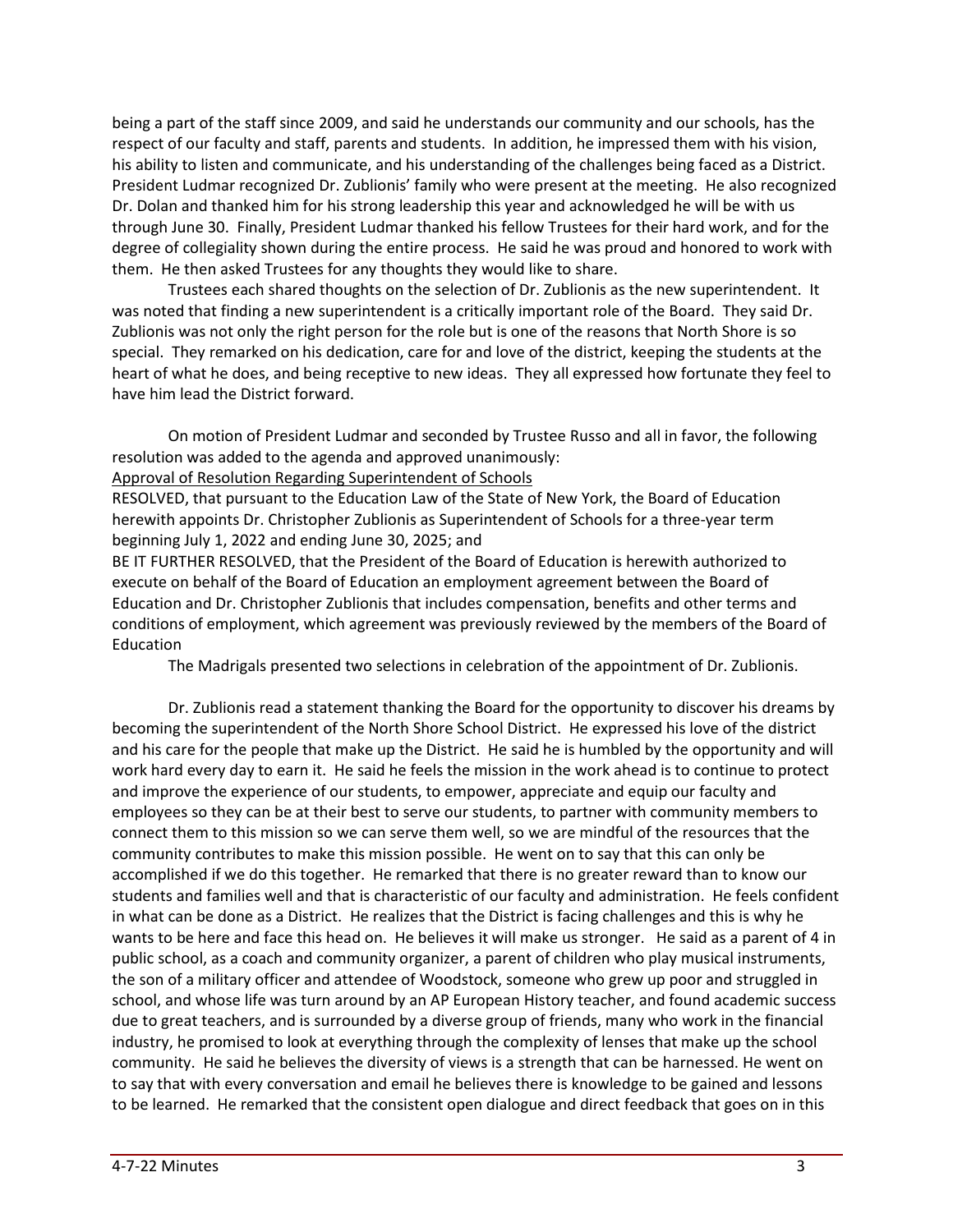community makes our District better and is real democracy at work. He once again thanked the Board, the community, Dr. Ed Melnick, who was a mentor, Mr. Rob Chlebicki, Dr. Peter Giarrizzo, the full leadership team, and the faculty. He thanked Dr. Tom Dolan, who has been an important and inspiring mentor and has energized the entire district in a short period of time. He thanked Ms. Olivia Buatsi, who he said he has learned much from, and said it is a huge loss that she is leaving North Shore. He thanked Central Office staff Betty Ciampi, Sophie Kulikowsky, Lois Straber and Marissa Holden. Finally, he said everything that will be done going forward will be done through the lens of how it impacts each and every student.

#### **Report of the Superintendent**

Dr. Dolan began his report by expressing his enthusiasm for the appointment of Dr. Zublionis as the next Superintendent of the North Shore School District. He congratulated Dr. Zublionis and remarked that his knowledge of the district, both people and programs, has helped him immensely and he knows Dr. Z will combine that knowledge with his innate leadership to move the district forward. He also thanked Shelly Newman for her recent assistance in advertising Dr. Zublionis' appointment. Dr. Dolan addressed the announcement that the seventh-grade trip was being postponed due to some early indications that the trip could not be afforded by many families. He explained that the decision was based on his belief that "All means All" and if the trip was being offered to all seventh graders, they needed to find a way to make it available to all seventh graders. He further explained that in the last 24 hours, due to the generosity of this community, and the willingness of a number of parents to assist in underwriting the trip, and a fundraiser to collect additional funds being underway, they are assessing the actual need to make this trip happen. He and Interim Principal Imperiale are working on the research and will continue to do so to ascertain if the trip can go forward for ALL of the kids who want to go. Middle School parents can expect to hear more soon. Dr. Dolan stressed that none of them take any joy in saying no. They want good things to happen for our kids and are all aware that every grade has suffered uniquely during COVID. In addition, they will always try to create opportunities for students, and if they fall short, it is not because they did not try or do not care.

Dr. Dolan reported that he attended the Athletic Booster Club meeting this past Monday night and heard some very strident concerns. He explained that it was clear this group felt that the district could do much more to support athletics and to address some issues with the infrastructure. During the meeting, he felt a strong anguish, as he considered all of the great projects that were proposed to the community in a proposition last May that would have addressed every item of concern related to the fields and more. Unfortunately, that very proactive proposition was defeated. He remarked that the message he tried to leave this group with was that the district had demonstrated its willingness to address these projects last year and they needed to join with us if they want that to happen again. We invite their active participation at Board meetings, and he was pleased to see many of them here tonight. He said he is hopeful that this is indicative of a new partnership.

Dr. Dolan gave an update on facility projects. The Glenwood Landing School door installation has been delayed again. The issue now is that hardware, that was supposed to arrive early this week, is now delayed. The facilities department is working with the contractor to locate the missing hardware from another source. In addition, their door sub-contractor submitted the door order to Special-Lite and all but six doors are manufactured already. To sever the relationship now, would delay the installation several months, as new doors would have to be made. Dr. Dolan also noted that door hardware availability and lead time is an issue and severing our ties with the contractor would force us to re-order materials and would present further delays. He will continue to provide updates on the status as they become available. All work that can be completed on the high school foul ball netting is completed. Materials are onsite and pole sleeves / footings are installed. Netting is ordered and is expected to arrive in 1-2 weeks. When the netting arrives, the contractor needs 2-3 days of favorable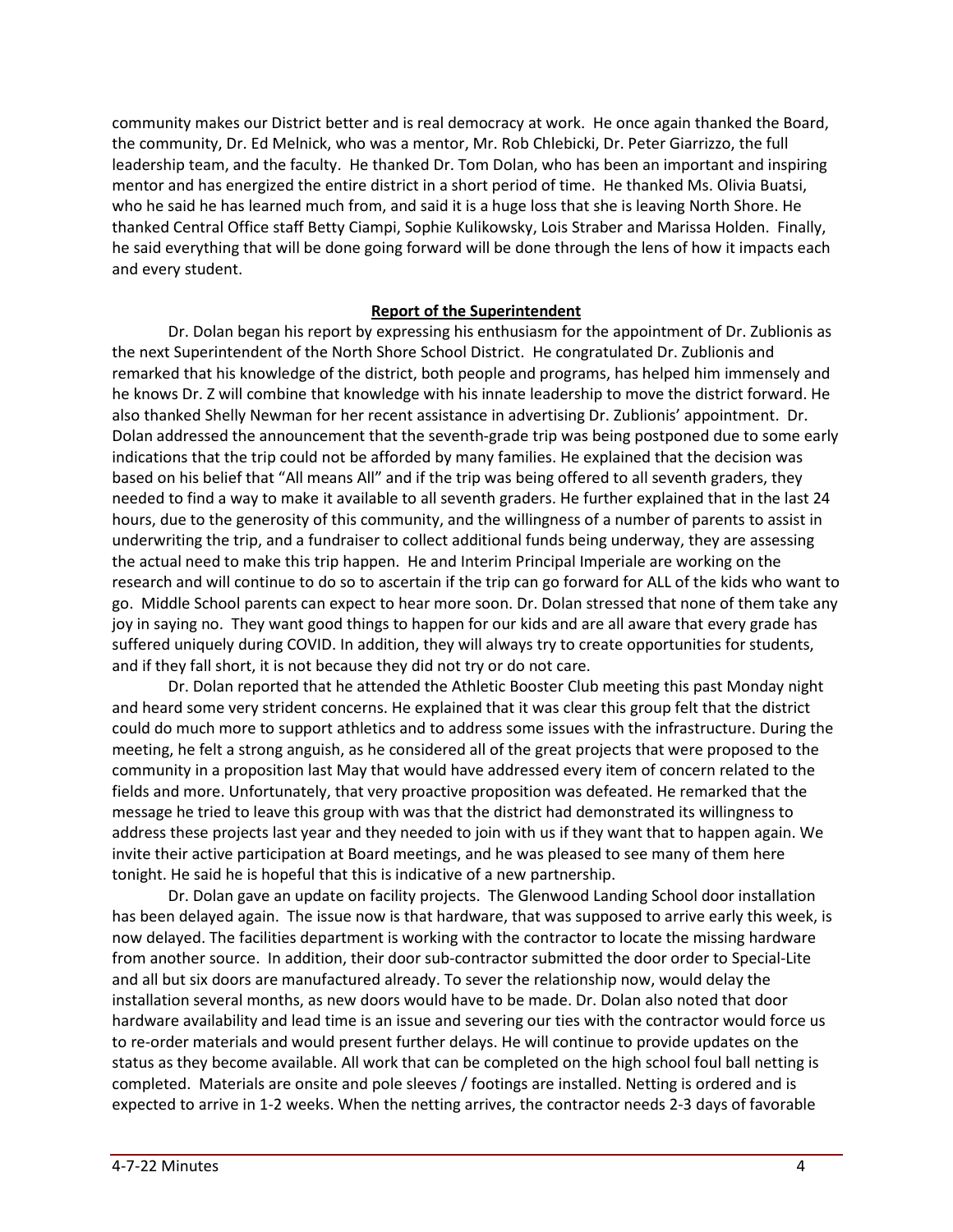site conditions to install the netting. They will work around our practice/game schedule. Next he gave an update on the Glen Head School Drywells. The contractor needs favorable (consistently dry) site conditions to bring his machine back to excavate and address the remaining 3 pools, hopefully during the upcoming break. He noted that adverse weather across all their jobsites, impacts when and where they can work. The area of concern is fenced off and the remaining field area is safe and open for use. Phase Two Bond work – all schools will have their Phase Two contractors in place at the conclusion of tonight's meeting and preparations will be made in the coming months for summer work to begin when school ends.

Dr. Dolan reported that kindergarten registration is progressing, and as of today the total is 144. He also reported that today the District registered two students from Ukraine who will be residing in our district. He said how pleased he is that the District is able to care for these children.

Dr. Dolan reminded the community that this Monday night is a Legislative Night, 7:30 p.m. at the Glenwood Landing School auditorium. The community will have the opportunity to interact with their federal, state and local officials. Those invited include: U.S. Representative Tom Suozzi, NY Senators Jim Gaughran and Kevin Thomas, NY State Assemblymembers Charles Lavine, Michael Montesano and Ed Ra and Nassau County Legislators Delia DeRiggi-Whitton and Josh Lafazan.

Dr. Dolan then reported on the status of the LIPA litigation with Nassau County. He explained that as many are aware, the County Executive and LIPA have signed an agreement ending the LIPA lawsuit against the County and allowing the county to emerge from under a huge financial rock. This is an agreement between the county and LIPA. The District has not been a party to the negotiations and there is no financial consideration built into the agreement. The county has encouraged LIPA to work with the School District to try to make up for some of the lost revenue. LIPA is under no obligation to do so, and the agreement will move forward with or without that consideration. The agreement has now been delivered to the legislature and will be reviewed by the Rules Committee on Monday, April 11. Mr. Ludmar and Dr. Dolan plan to attend that hearing and hope to be given an opportunity to speak. The full legislature will vote on it on April 25 and our primary hope would be that the agreement is not approved without the North Shore Schools being considered, but that appears to be an unlikely outcome based on politics and other pressures that are in place. Therefore, our alternative strategy is to have the county exert additional pressure on LIPA to backfill the losses the District will experience in the coming years. Dr. Dolan then presented a slideshow to demonstrate the potential impact to the District. He further explained that LIPA has made an offer to the district for a one-time payment of \$1,000,000.00. He went on to say that does very little to help us bridge this impending financial gap and they continue to talk to LIPA about increasing that contribution and it is one of the options available. Dr. Dolan explained that if the deal does go through, there are five avenues to consider on how to possibly minimize the impact on the District and our programs. They are a) pass the revenue loss along to taxpayers. Dr. Dolan remarked that it is not practical or advisable to think that allowing this shift to occur in its entirety would be well received by the community. Some of this shift will increase property taxes, but only to the degree that other funding is not identified. b) obtain additional money from LIPA. This option is being pursued aggressively. Because of work done by our legal representation and public relations firm, this stance has now been adopted by *Newsday* and their editorial of April 5 calls on LIPA to make a more equitable offer to the District. The support *Newsday* offered the District came about because of the work that we are doing and he said how pleased he is they have been able to impress upon them the urgency of this need. He also noted that LIPA will benefit immensely from this arrangement to the tune of hundreds of millions of dollars, and they can certainly afford to make a larger payment than that which has been reported. c) obtain additional money from the state. The District is hopeful that their representatives will recognize the extreme threat to the community and the school district that this agreement between LIPA and the county represents. Many of our legislators have been extremely helpful in the past and we will work with them to fully understand the problem at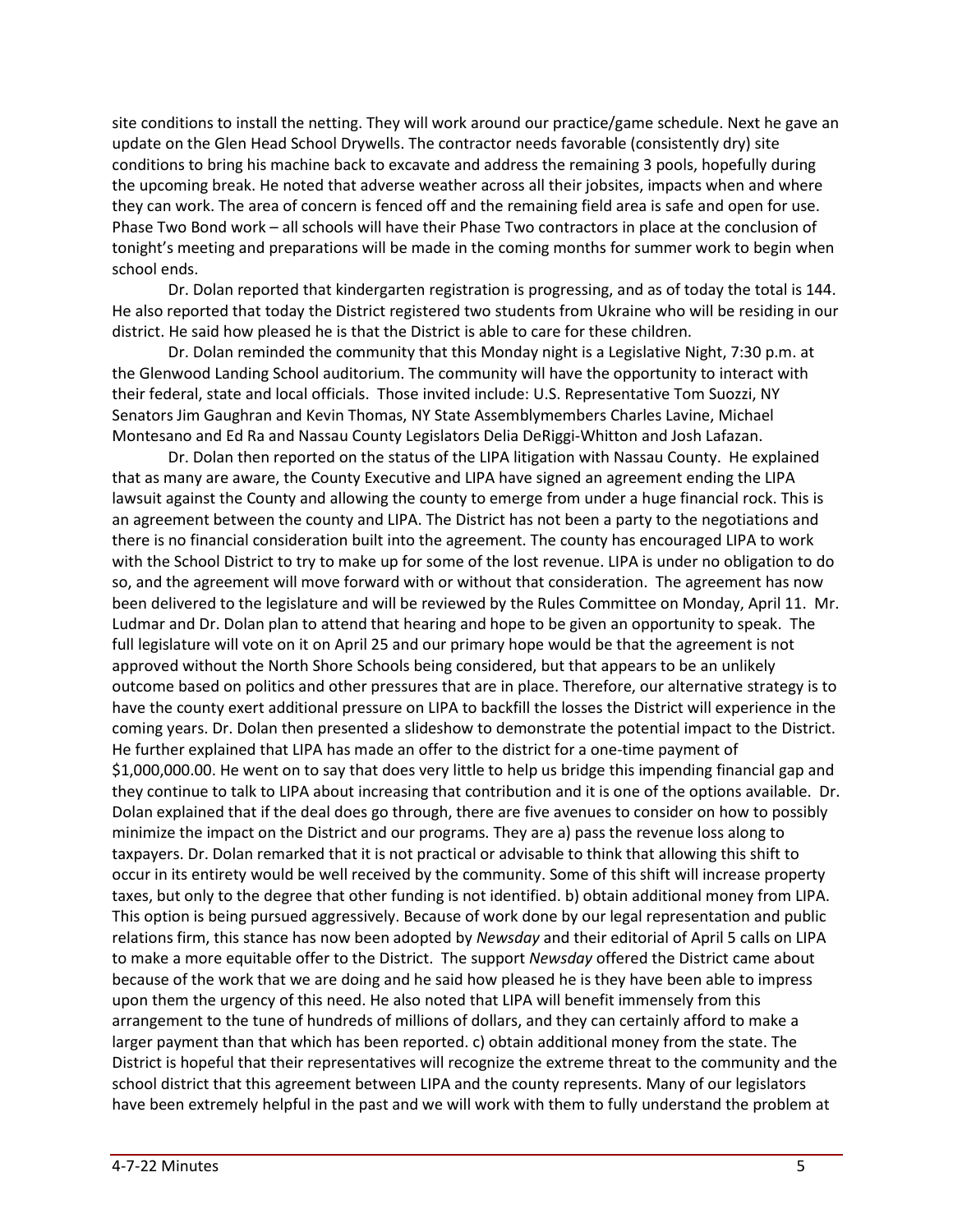hand and help us to the degree possible. In addition, they have also been in contact with the Governor's office as an equitable solution might call for assistance beyond what the legislature can offer. d) utilize reserves to some extent. Although there are reserves, they are finite. Use of them now precludes use of them in the future and so that decision needs to be a carefully considered one. e) finally, reductions in staffing and program. Dr. Dolan explained that it has been a long-known fact that this would need to be considered and some of those preliminary conversations began weeks and months ago. Though they were theoretical at first, they are now real. Preliminary staffing meetings were with principals this week and they do believe that there are economies to be found that would not destroy the program. Dr. Dolan went on to explain that it will be a combination of these efforts that will keep North Shore, North Shore. Dr. Dolan explained that the budget that was approved last month remains our plan and the short-term task is to make up for the immediate lost revenue in the ways that he identified. The longerterm plan will be developed based on information they will receive in the coming weeks. The district goal of engaging the community has never been more important, as now they need the community to be involved, stay informed and know that the Board and the administration are working hard to conquer this crisis.

President Ludmar remarked that as a community we have hosted these plants and have sacrificed the waterfront, which is some of the most valuable acreage. He went on to say that sacrifice will go well beyond these years as it was not clean work done there. He further stated that is the legacy they (LIPA) have left and the basis for our claim to make the appeals to mitigate this problem. He also remarked that this has been planned for many years. Discussions that have taken place regarding reserves, the high cost per student, and that we are a high-cost district are things that may be different in the future. He believes the Board has always been committed to find a way to make it work without changing the "North Shore" experience. He noted that LIPA is a public authority, who should be representing all people, and for them to walk away is anathema, especially considering the sacrifice this community has made for all the people who use energy on this island. President Ludmar further explained that the Board is working hard, tonight was an initial presentation, and it is important for the them to be honest with the community. He said they all need to solve this as a community, and it will take all of us working together to preserve what is special for our children, and for property values. He said the Board is dedicated to see this through, they represent the community, they are together in this, understand the severity of it, and will fight through it.

### **Regular Business Policy Review**

The Board reviewed policy #4321.4 (Independent Educational Evaluations [IEE]). It was noted the regulations are from the state. The policy sub-committee will discuss adding language under the minimal qualifications paragraph.

Prior to approval the Board extended congratulations to Jingwen Cai on being granted tenure On motion of Trustee Russo and seconded by Trustee Mosca and all in favor it was:

### Personnel

# *Granting of Tenure*

BE IT RESOLVED, That the Board of Education of the North Shore Central School District hereby grants tenure to Jingwen Cai, World Languages (Mandarin), effective April 18, 2022

# *Appointment - Certified*

BE IT RESOLVED, That the Board of Education of the North Shore Central School District hereby approves the probationary appointment for Lauren Gibbs, Art, on Step 2 of the MA salary schedule, effective April 11, 2022 through April 11, 2026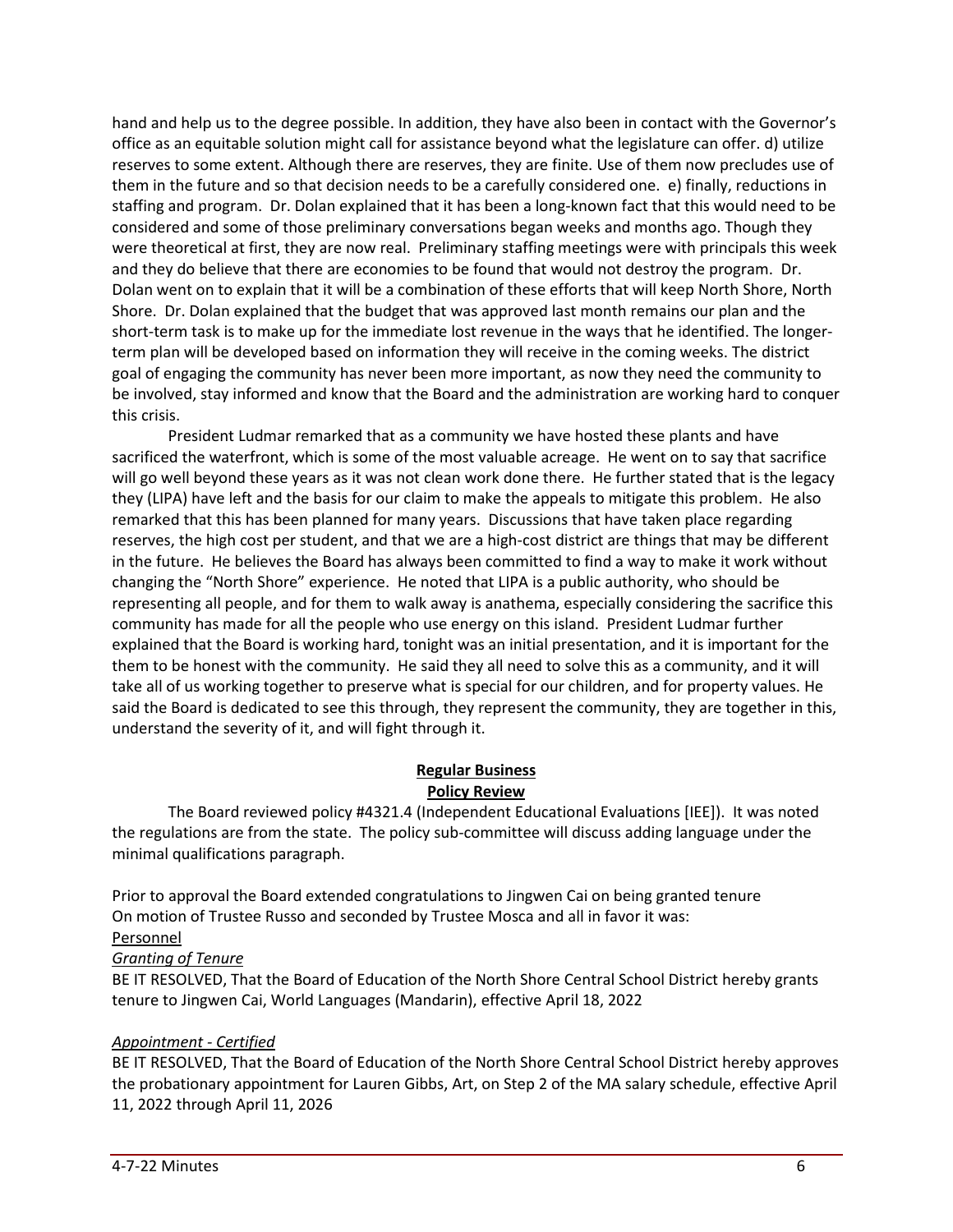# *Regular Substitute (Leave Replacement) Appointments - Certified*

BE IT RESOLVED, That the Board of Education of the North Shore Central School District hereby approves a regular substitute (leave replacement) appointment for Nick Pandolfi, Special Education, on Step 1 of the BA salary schedule, effective April 8, 2022 through April 29, 2022

BE IT RESOLVED, that the Board of Education of the North Shore Central School District hereby approves a regular substitute (leave replacement) appointment for Russell Johann, Elementary, on Step 2 of the MA salary schedule, effective April 8, 2022 through April 13, 2022

BE IT RESOLVED, That the Board of Education of the North Shore Central School District hereby approves a regular substitute (leave replacement) appointment for Grayson Valentino, Social Studies, on Step 2 of the BA salary schedule, effective April 8, 2022 through May 5, 2022

BE IT RESOLVED, That the Board of Education of the North Shore Central School District hereby approves a regular substitute (leave replacement) appointment for Mary Blount, Science, on Step 1 of the MA salary schedule, effective April 11, 2022 through May 5, 2022

BE IT RESOLVED that the Board of Education of the North Shore Central School District hereby approves a regular substitute (leave replacement) appointment for Carol Speranza, Special Education on Step 10 of the MA salary schedule, effective April 13, 2022 through May 26, 2022

### *Teacher Overage*

BE IT RESOLVED, That the Board of Education of the North Shore Central School District hereby approves a .067 overage for Brooke Foltmann, Special Education, effective March 21, 2022 through June 24, 2022

### *Appointments - Non-Certified*

BE IT RESOLVED, That the Board of Education of the North Shore Central School District hereby approves the appointment of Abigail Hall, Typist Clerk, on Step 11 of the Typist Clerk salary schedule, effective April 11, 2022

BE IT RESOLVED, That the Board of Education of the North Shore Central School District hereby approves the probationary appointment of John Temperino, Custodian, on Step 7 of the Custodial salary schedule, effective April 11, 2022 with a 26 week probationary period ending on October 14, 2022

### *Addition to the Per Diem Substitute List*

BE IT RESOLVED, That the Board of Education of the North Shore Central School District hereby approves the addition of Nicole Springer, Teacher Substitute, to the per diem substitute list

### *Extra-Curricular Activity Coaches*

BE IT RESOLVED, That the Board of Education of the North Shore Central School District hereby approves the following extra-curricular activity coaches:

| <b>Sport</b>             | <b>Advisor</b> | <b>Step</b> |
|--------------------------|----------------|-------------|
| <b>MS Girls Lacrosse</b> | Erica Granieri |             |
| MS Boys Lacrosse         | Jordan Butler  |             |
| MS Boys Lacrosse         | Jake Cirella   |             |
| Sea Cliff Intramurals    | Stephen Carr   |             |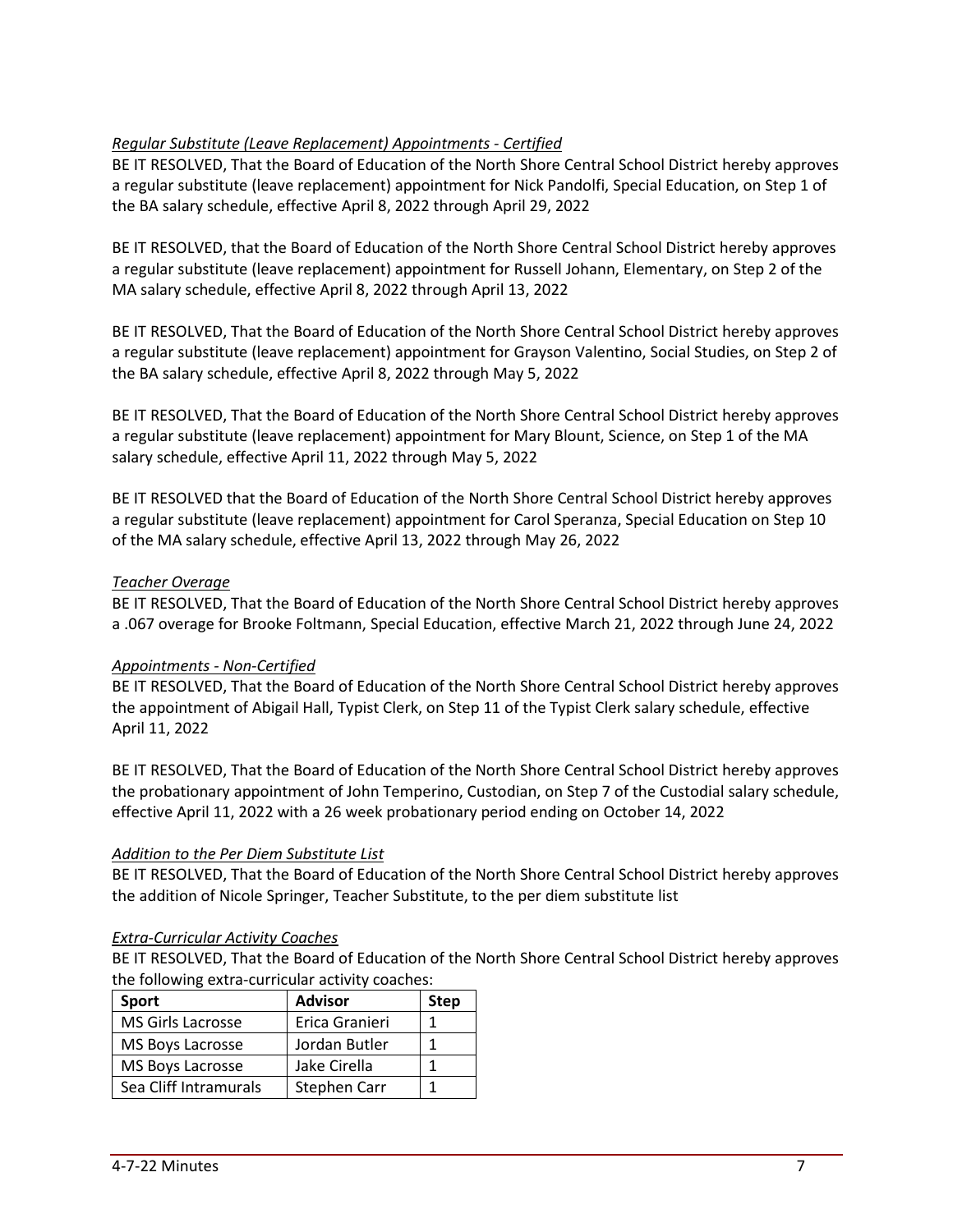#### **Comments from the Public - 9:00 p.m.**

Christopher Wolf, Glen Head, remarked that he is an alumni of North Shore High School, was a student athlete when he attended North Shore and athletics is very important to him. He asked what the plan is for improving athletics. He expressed his dissatisfaction with the athletics facilities and support for athletics in general. He cited issues such as lack of uniforms, issues with the turf field, and fields that are not regulation size. He asked for the Board's help in finding a remedy for these situations. President Ludmar responded that some of the smaller suggestions may be able to be solved immediately. He further remarked that teams should not be without uniforms. Dr. Dolan added that he was pleased Mr. Wolf came to the meeting after the Booster Club meeting. He has already spoken to Mr. Lang about many of the issues brought up at that meeting and Mr. Lang is currently addressing them. Dr. Dolan will follow up with all of the issues himself as well.

Tessie Topol, Sea Cliff, has a first grader at Sea Cliff School. Ms. Topol said she moved in from the city during the pandemic because she was looking for a school that offered in-person learning. She remarked at what a positive experience her child has had in Sea Cliff School, however she has heard from others of bullying because of identity issues. Due to her concerns, she co-found North Shore Parent Action Coalition (NSPAC), not affiliated with District. She spoke about every child's right to feel safe in a learning environment.

Eddie Gibstein, Glen Head, thanked Dr. Dolan for being accessible and approachable. He congratulated Dr. Zublionis on his appointment as the next superintendent. Mr. Gibstein said he feels sports have a special place in children's lives. He suggested that every member of the Board take a look at the fields. He believes they are in very bad shape. He compared North Shore fields to those of districts they visit with similar budgets and said most have better fields. He said he feels our fields are undersized and our teams do not have enough coaches. He asked the Board for assistance with athletics.

Melissa August, Glen Head, read a statement expressing that she has always been a staunch advocate for the schools. She remarked in her statement that her child struggled through school but found resources, encouragement and support throughout 13 years at North Shore and she does not believe resources only go to the top 15% of kids.

Mike Conklin, Greenvale, and president of the Athletic Booster Club. He thanked Dr. Dolan for his time at North Shore, for attending many sporting events and for attending the recent Booster Club meeting. Mr. Conklin noted that when Dr. Dolan first arrived at North Shore, he asked the Booster Club what is the first thing they needed. They told him it was the netting by the lacrosse field, and that has been done. He congratulated Dr. Zublionis on his appointment as superintendent. He said no challenges are insurmountable. Finally, he noted that the Booster Club does not endorse candidates for the Board of Education.

#### **9:35 p.m.**

On motion of Trustee Russo and seconded by Trustee Colacioppo and all in favor it was: Approval of Pit Musician

BE IT RESOLVED, That the Board of Education of the North Shore Central School District hereby approves Mindy Dragovich (Clarinet) as a pit musician for the high school musical, at a rate of \$100/rehearsal and \$150/performance (emergency replacement)

On motion of Trustee Macari and seconded by Trustee Mosca, with Trustees Colacioppo, Galati, Jones, Ludmar, Macari and Mosca for and Trustee Russo against, it was: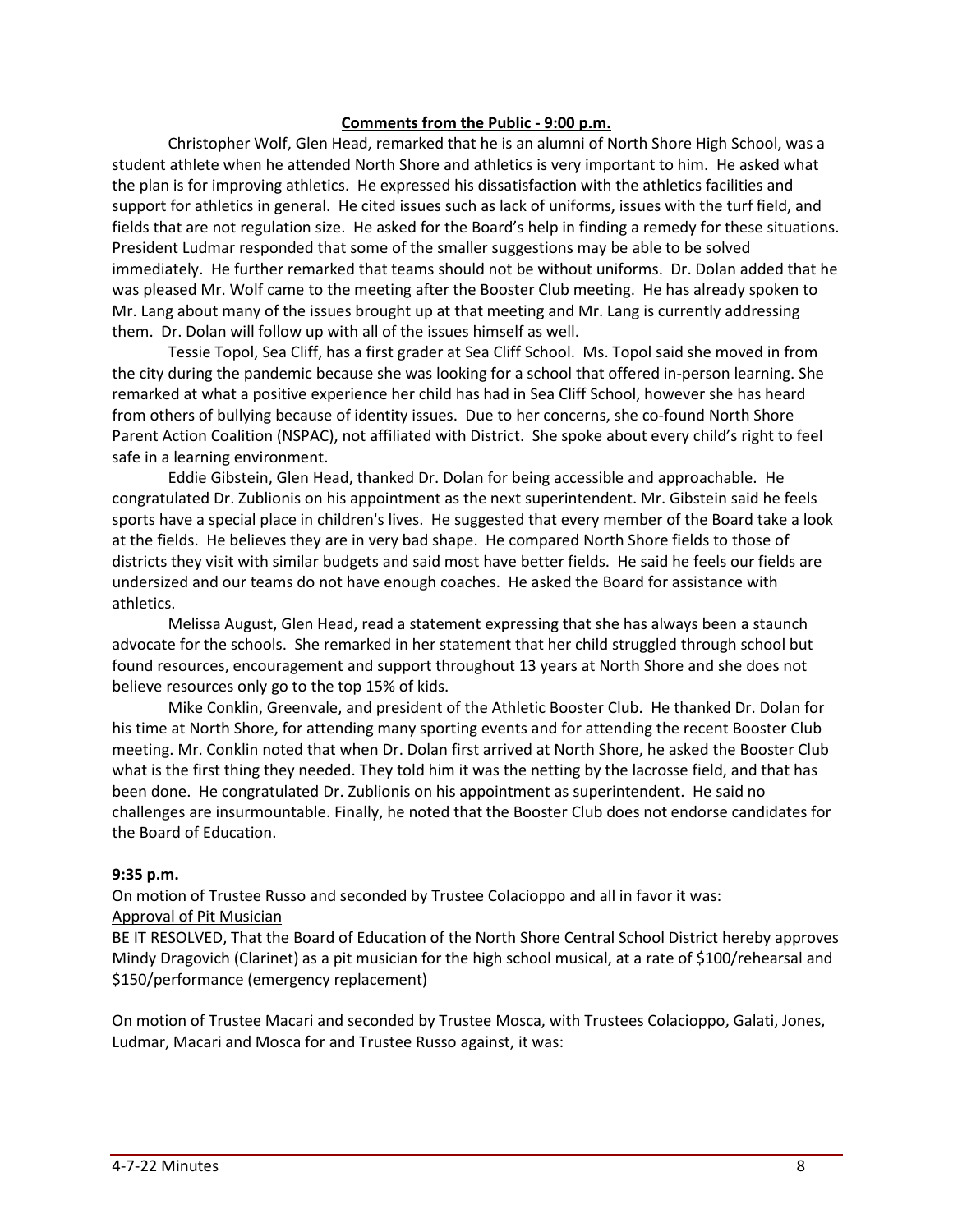### Adoption of Policy

BE IT RESOLVED, That the Board of Education of the North Shore Central School District hereby adopts policy 1230 (Public Participation at Board Meetings) as discussed at the meeting of March 24, 2022 and April 7, 2022, effective April 7, 2022

On motion of Trustee Russo and seconded by Trustee Colacioppo and all in favor it was: Acceptance of a Donation from the Glen Head School PTO to the Glen Head Elementary School BE IT RESOLVED, That the Board of Education of the North Shore Central School District hereby accepts a donation of two picnic tables from the Glen Head School PTO to the Glen Head Elementary School at a value of \$1,486

### Acceptance of a Donation from Kweller Prep to the North Shore High School

BE IT RESOLVED, That the Board of Education of the North Shore Central School District hereby accepts a donation of 32 Advanced Placement Physics 1 review books from Kweller Prep to the North Shore High School at a value of \$1,600

### Acceptance of Donations from the New York Islanders to the Glen Head Elementary School and the Glenwood Landing Elementary School

BE IT RESOLVED, That the Board of Education of the North Shore Central School District hereby accepts donations of Floorball Equipment from the New York Islanders to the Glen Head Elementary School and the Glenwood Landing Elementary School at a value of \$1,500 for each school, and a total value of \$3,000

Prior to approval, Ms. Buatsi explained these funds are from grants awarded in 2020 and some were not used by one of the private schools within the District's boundaries. It is required to run the record keeping through the general fund and therefore the auditor's recommendation is to increase the budget appropriation.

On motion of Trustee Colacioppo and seconded by Trustee Mosca and all in favor it was: Authorization to use Remainder of the Cares Act Grant Funds

BE IT RESOLVED, that upon the recommendation of the Superintendent of Schools, the Board of Education hereby authorizes to amend the budget appropriation to use the remainder of the Cares Act grant funds.

On motion of Trustee Macari and seconded by Trustee Mosca and all in favor it was:

Approval of an Agreement between the North Shore Central School District and Bailey Arboretum BE IT RESOLVED, That the Board of Education of the North Shore Central School District hereby approves an Agreement between the School District and Bailey Arboretum, to provide a two day workshop to middle school students which will focus on introduction to the National Register of Big Trees, as per the terms and conditions set forth in the attached agreement, effective May 4, 2022 through June 30 2022; and

BE IT FURTHER RESOLVED, that the Board of Education hereby authorizes the President of the Board of Education to effectuate said agreement on behalf of the Board of Education

Prior to approval, Trustee Russo remarked that some of the bids being awarded are for mechanical work. She wondered if they fall under the EPC. Ms. Buatsi said no, they are all bond work. President Ludmar remarked that the original bond which was passed by the community was for \$39M. This was from estimates and now with inflation, the actual costs are exceeding those estimates. The first round of bids were rejected because they exceeded the budget. They needed to be restructured and re-bid. What is being presented is the re-bid projects.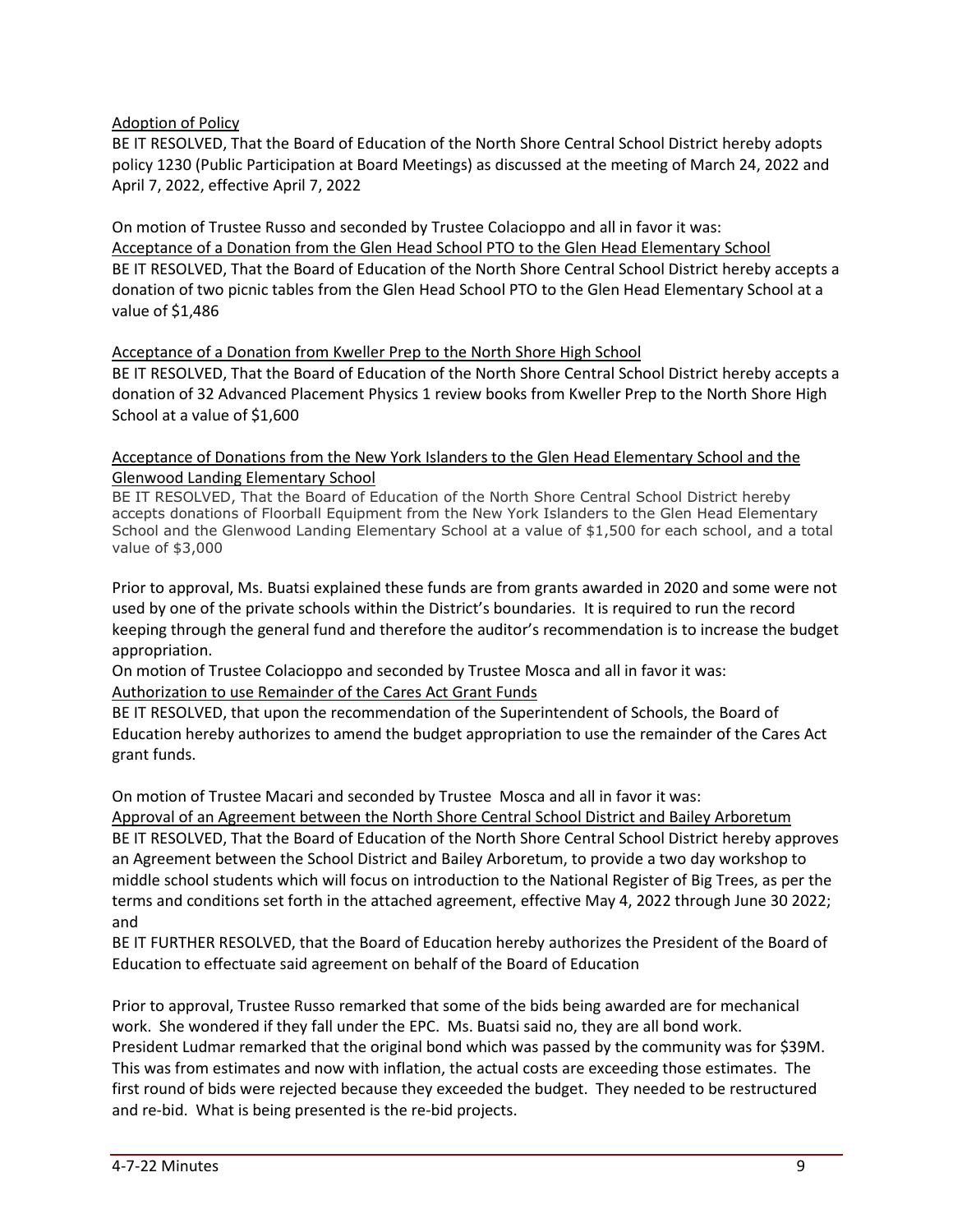On motion of Trustee Mosca and seconded by Trustee Colacioppo and all in favor it was: Award of Bond Phase Two-Re-Bid Project

WHEREAS, the Board of Education of the North Shore Central School District received and opened rebids for Phase Two Bond Work at North Shore High School; now, therefore

BE IT RESOLVED, that the Board of Education of the North Shore Central School District hereby awards the contracts specified below for Phase Two bond work, inclusive of the entire scope of these projects including allowances, to the lowest responsible bidders meeting the specifications, as recommended by MEMASI Design and Savin Engineers, P.C., as follows:

| Contract-1-North Shore High School | Contractor                                                                | <b>Bid</b>  |
|------------------------------------|---------------------------------------------------------------------------|-------------|
| General-1-GC                       | <b>Stalco Construction</b><br>1316 Motor Pkwy<br>Islandia, NY 11749       |             |
|                                    | Base Bid                                                                  | \$7,146,000 |
|                                    | <b>HS A-06</b>                                                            | $-5258,000$ |
|                                    | <b>HS A-07</b>                                                            | $-$610,000$ |
|                                    | <b>Total Award</b>                                                        | \$6,278,000 |
| Mechanical-1-MC                    | Inshallah Mechanical Corp.                                                |             |
|                                    | 193 West hills Road                                                       |             |
|                                    | Huntington, NY 11746                                                      |             |
|                                    | <b>Base Bid</b>                                                           | \$3,475,000 |
|                                    | <b>HS A-06</b>                                                            | $-575000$   |
|                                    | <b>HS A-07</b>                                                            | $-55,000$   |
|                                    | <b>Total Award</b>                                                        | \$3,395,000 |
| Plumbing-1-PC                      | Byrne & Son Irrigation, Inc.<br>4 Belford Av.<br>Bay Shore, NY 11706      |             |
|                                    | <b>Base Bid</b>                                                           | \$618,625   |
|                                    | <b>HS A-07</b>                                                            | $-$10,500$  |
|                                    | <b>Total Award</b>                                                        | \$608,125   |
| Electrical-1-EC                    | Cooper Power & Lighting Corp.<br>39 Central Ave.<br>Farmingdale, NY 11735 |             |
|                                    | Base Bid                                                                  | \$1,536,000 |
|                                    | <b>HS A-06</b>                                                            | $-522,000$  |
|                                    | <b>HS A-07</b>                                                            | $-$159,000$ |
|                                    | <b>Total Award</b>                                                        | \$1,355,000 |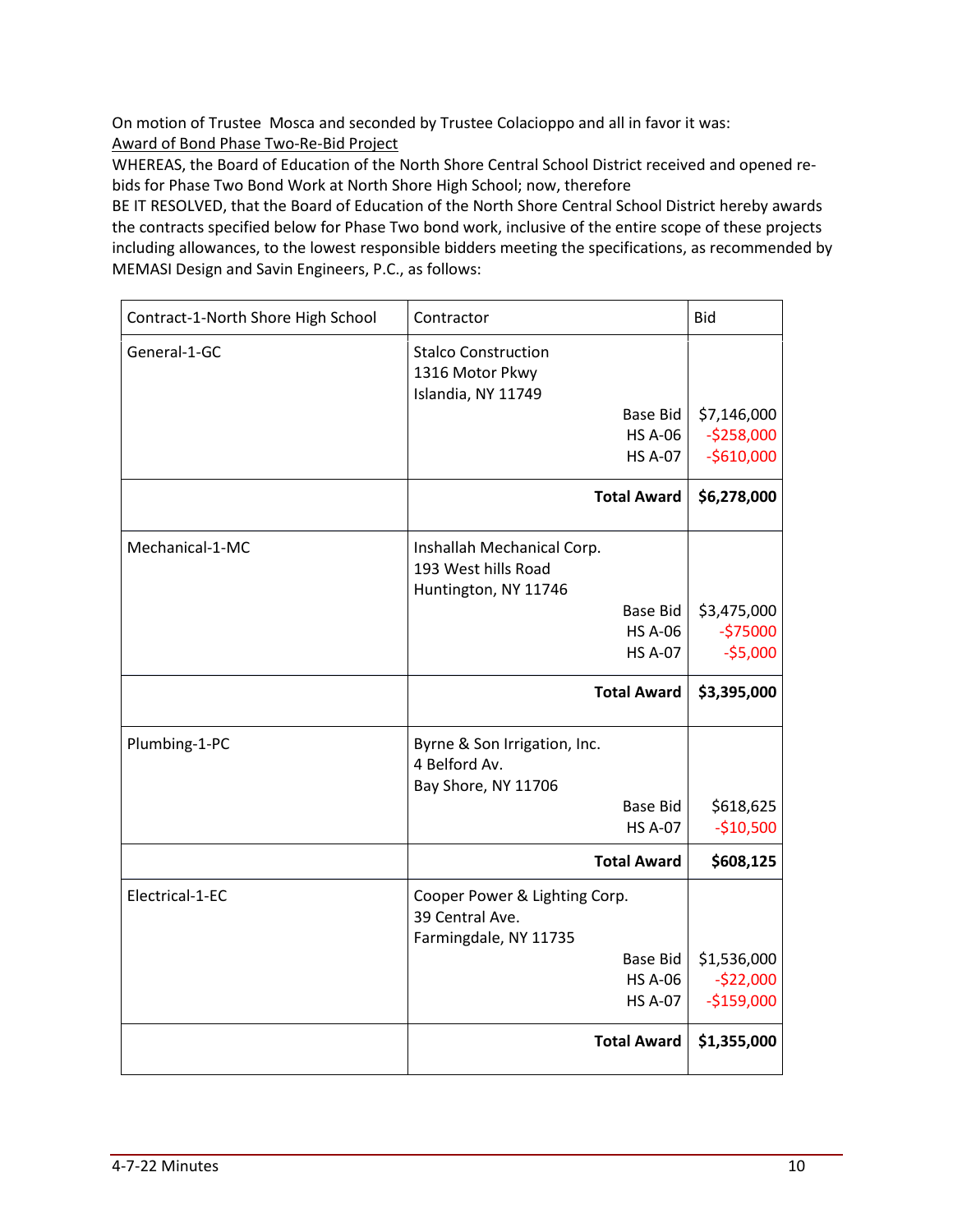On motion of Trustee Russo and seconded by Trustee Colacioppo and all in favor it was: Approval of an Agreement between the North Shore Central School District and The Nicholas Center BE IT RESOLVED, That the Board of Education of the North Shore Central School District hereby approves an Agreement between the School District and The Nicholas Center, to provide vocational training and counseling services as per the terms and conditions set forth in the attached agreement effective April 7, 2022 through June 30, 2022; and

BE IT FURTHER RESOLVED, that the Board of Education hereby authorizes the President of the Board of Education to execute the necessary documents to effectuate said Agreement on behalf of the Board of Education

Approval of an Agreement between the North Shore Central School District and Sharone N. Gilbert BE IT RESOLVED, That the Board of Education of the North Shore Central School District hereby approves an Agreement between the School District and Sharone N. Gilbert, to provide neuropsychological & psychoeducational evaluation services as per the terms and conditions set forth in the attached agreement effective March 10, 2022 through June 30, 2022; and

BE IT FURTHER RESOLVED, that the Board of Education hereby authorizes the President of the Board of Education to execute the necessary documents to effectuate said Agreement on behalf of the Board of Education

# Approval of Special Education Services Agreement (DOL/DOR)

BE IT RESOLVED that the Board of Education of the North Shore Central School District hereby approves the Agreement between the School District and the Jericho School District for Special Education Services for parentally-placed students with disabilities attending non-public schools located within the Jericho School District and residing within the North Shore School District during the 2021-2022 school year BE IT FURTHER RESOLVED, that the Board of Education hereby authorizes the President of the Board of Education to execute the necessary documents to effectuate said Agreement on behalf of the Board of Education

On motion of Trustee Macari and seconded by Trustee Mosca and all in favor it was:

# Approval of Special Education Services (IEP)

BE IT RESOLVED, That the Board of Education of the North Shore Central School District hereby approves special education services (IEP) as per the recommendations of the Committee on Special Education (CSE)

# On motion of Trustee Jones and seconded by Trustee Russo and all in favor it was:

Award of Northwest Nassau Cooperative Transportation Bid

BE IT RESOLVED, That the Board of Education of the North Shore Central School District hereby awards transportation contracts from the Northwest Nassau Cooperative bid of 3-29-22 to the following bus contractors for the schools and vehicles indicated:

| Contractor                 | School/Vehicle                                             |
|----------------------------|------------------------------------------------------------|
| <b>WE Transportation</b>   | <b>Children's Readiness Center</b>                         |
| <b>DELL Transportation</b> | 4 Hour Van w/Monitor<br>4 Hour Van<br>5 Hour Van w/Monitor |